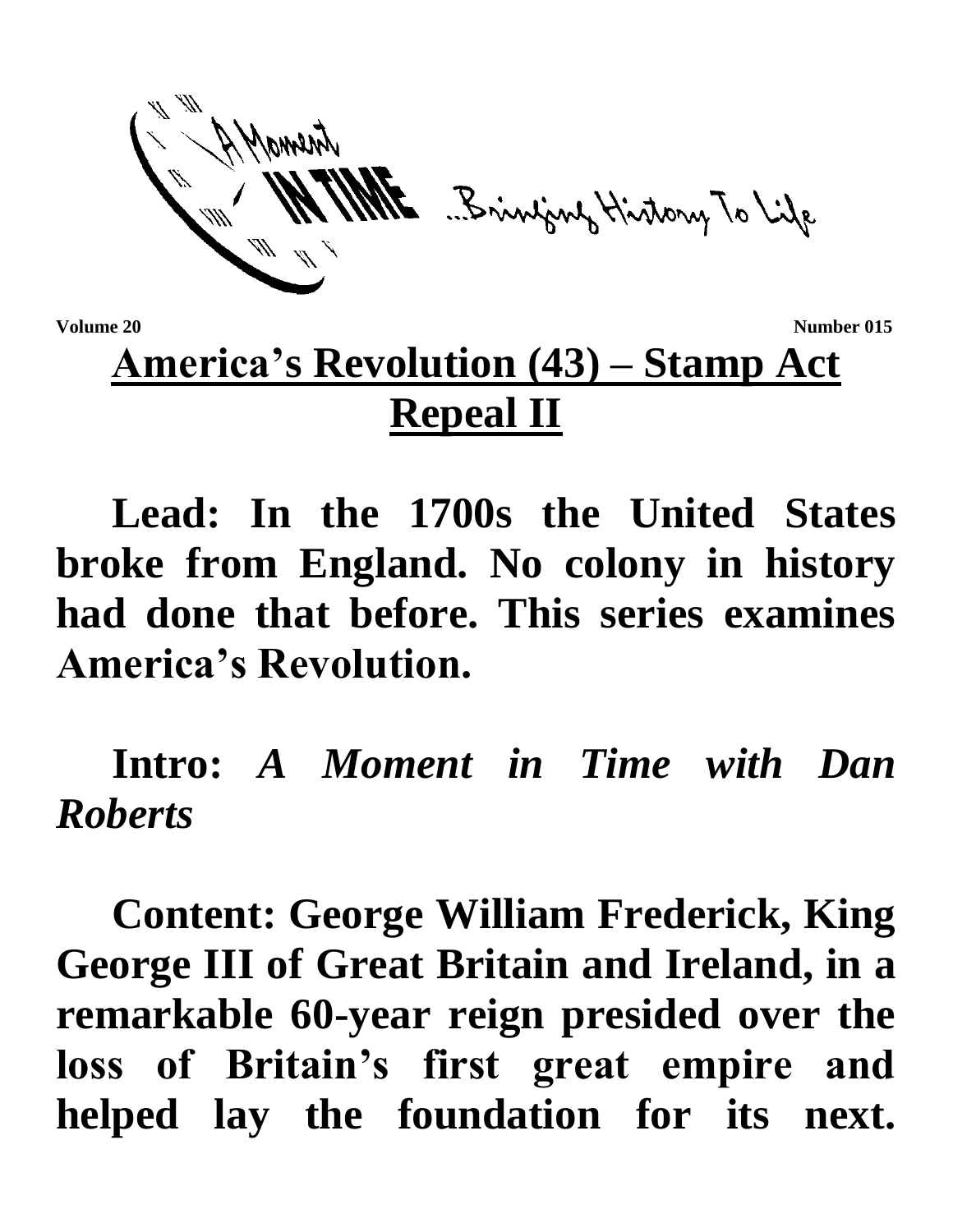**Nevertheless, his reign was punctuated with long periods in which his hand on the tiller of the ship of state could best be described as tentative. He had health problems. He had mental problems. And he was too often whip-sawed by national and international crises complicated by personal insecurities and a weak leadership style.** 

**Shortly after his ascension to the throne his various governments faced an on-going and long-term financial disaster of tsunamilike proportions. Britain was in deep debt due to wartime expenditures. It won the Seven Years' War, but it cost a bundle. In order to prevent further descent into fiscal ruin, the solution of the King and his ministers in part was a series of revenue acts designed to force Britain's North American colonies to pay for the troops stationed in America to protect Americans. It was a laudable and understandable goal, but the**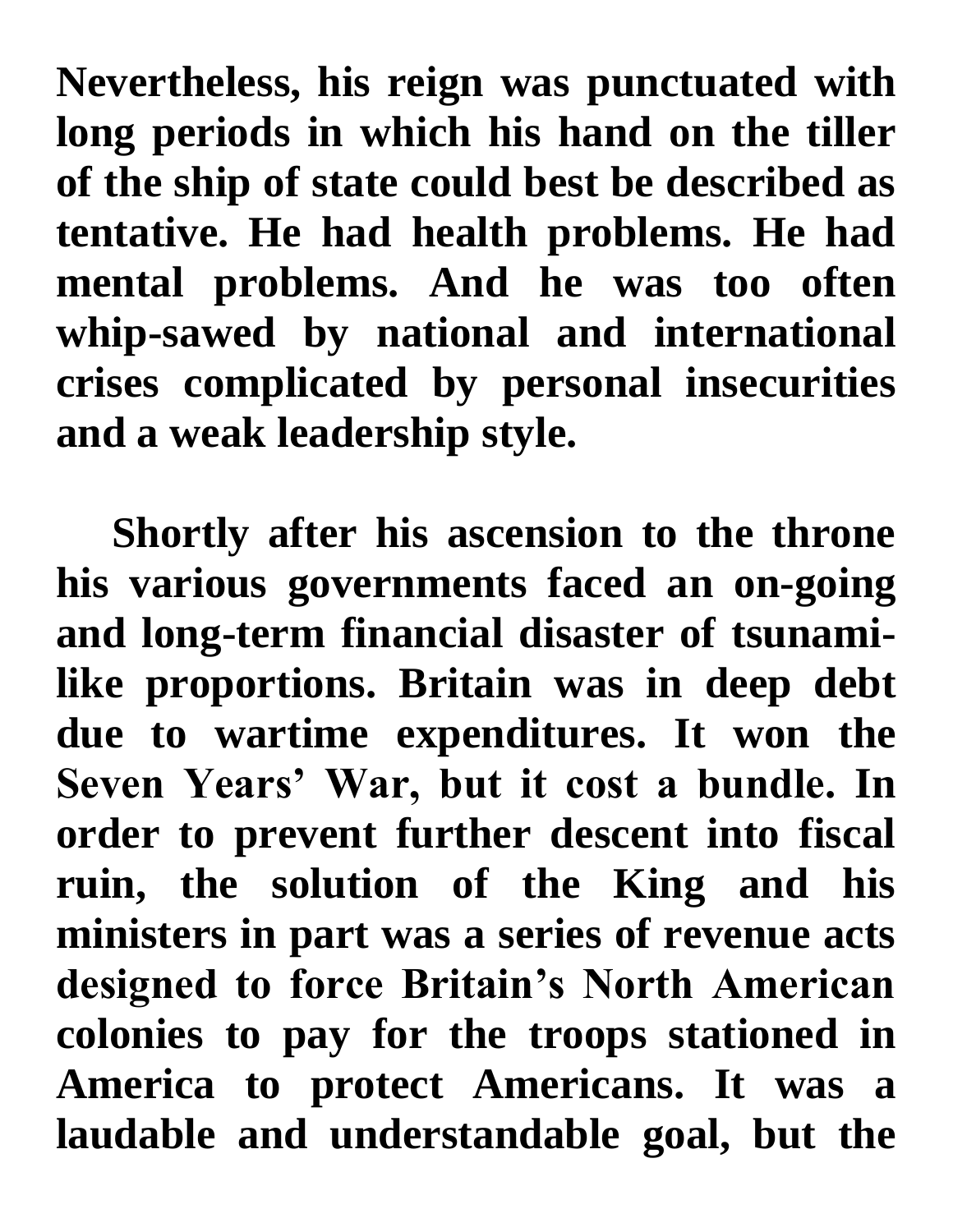**method they used was for Parliament to impose a series of tax measures on the colonies. This violated one of foundational stones of the British Constitution that no one should be taxed unless represented in the body imposing the tax and America clearly was not represented in Parliament.** 

**These measures brought into bold relief the changes that had taken place in America since the founding of the first colony of Virginia in 1607. Americans had largely and with great success conducted their own affairs for a century and a half. They no longer considered themselves "junior Englishmen," subject to the whims of a mother country whose motivation too often seemed to consider the colonies to be a minor and subservient part of the British economic system, to be simply milked for Britain's benefit.**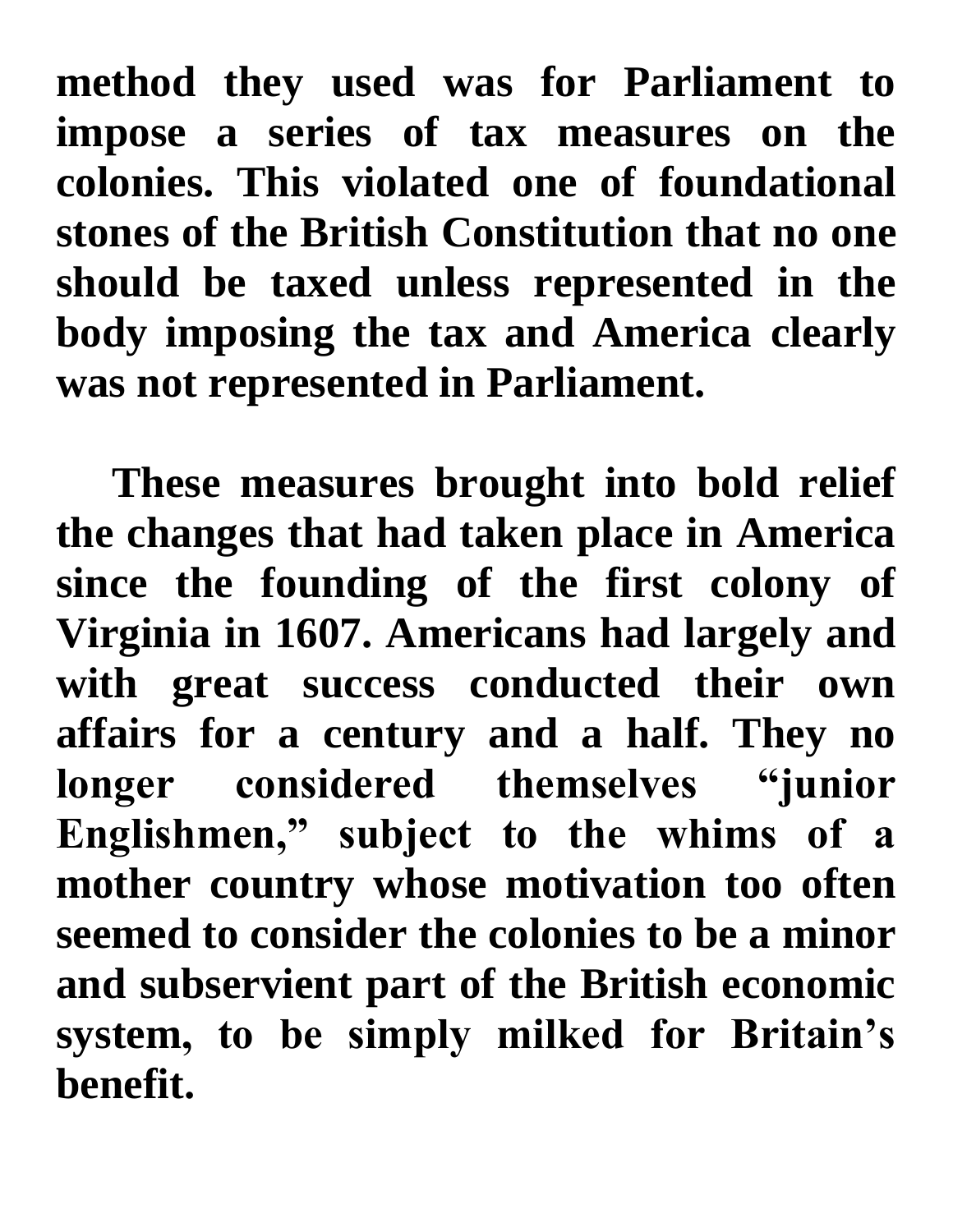**The author of the early tax schemes was First Minister George Grenville. He first tried a tax on sugar, really a tax on the molasses used to make colonial rum. Then came the fateful Stamp Tax, which required colonists to use for all important legal documents paper bearing a governmental crest or stamp, the sale of which generated money for London. Both taxes aroused increasing animosity and resistance in the colonies, the latter provoking widespread rioting.**

**Grenville would probably have tried to force compliance with the taxes in the colonies, but he was out of office by July 1765 because he had irritated the King on a purely personal matter. George had fallen ill early in the year and Grenville had refused to vigorously advocate the inclusion of the King's mother on the Regency Council which was set up to run the government if**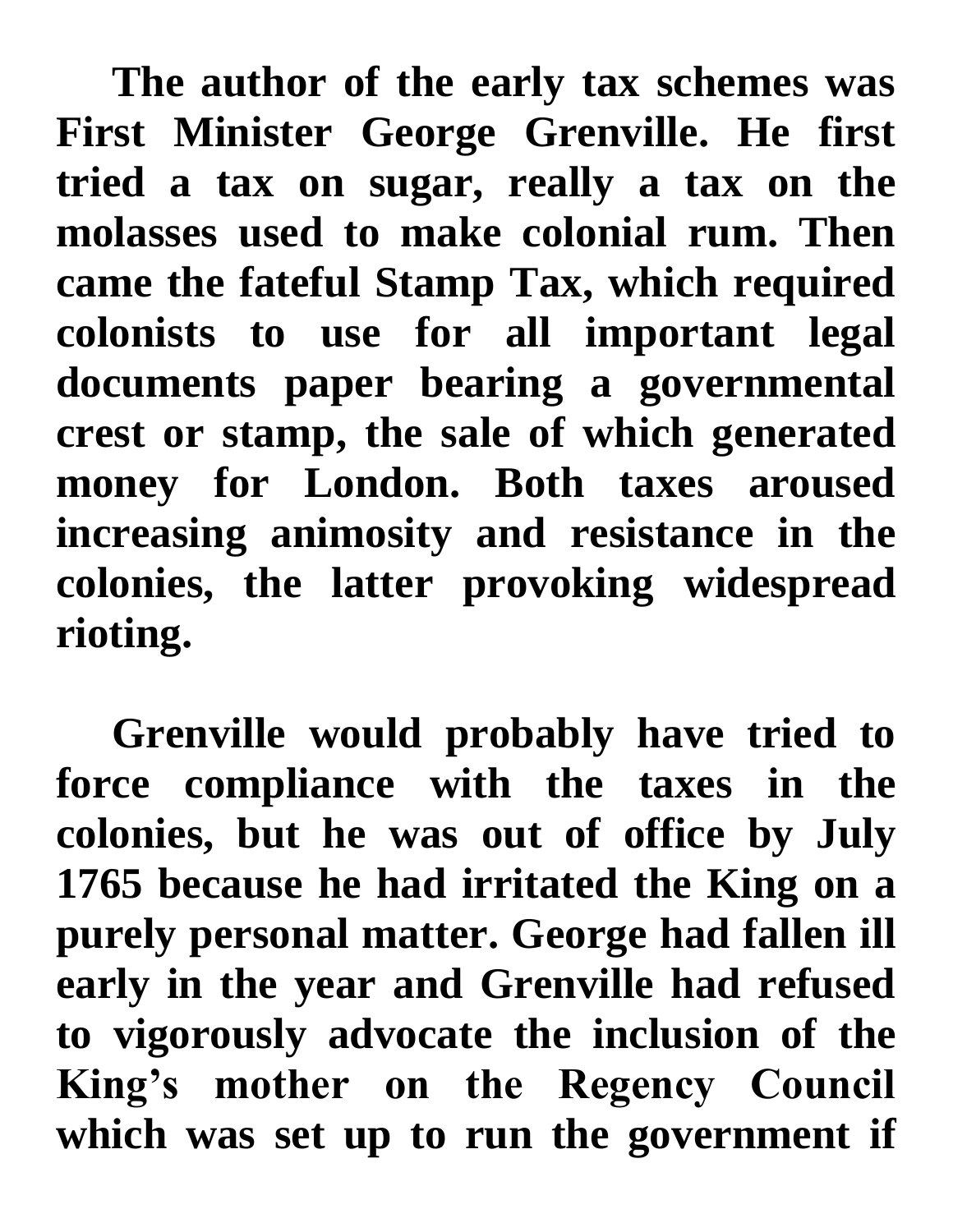**George fell permanently ill or died leaving a heir who was a minor. The Queen Mother eventually was placed on the Council, but by this time the King was thoroughly annoyed with George Grenville and for this and other pretty petty personal reasons had seized the first opportunity to dump his Chief Minister and replace him with Lord Buckingham. The good Lord's government was weak in numbers, though he possessed a powerful asset in his private secretary and a member from Bristol, the remarkable and brilliant Edmund Burke, long a friend of American rights and sensibilities.** 

**In the end Parliament, angered by American resistance and rioting, reluctantly repealed both the Sugar and Stamp taxes under pressure from London's merchant community whose business was suffering because Americans had cut back on the**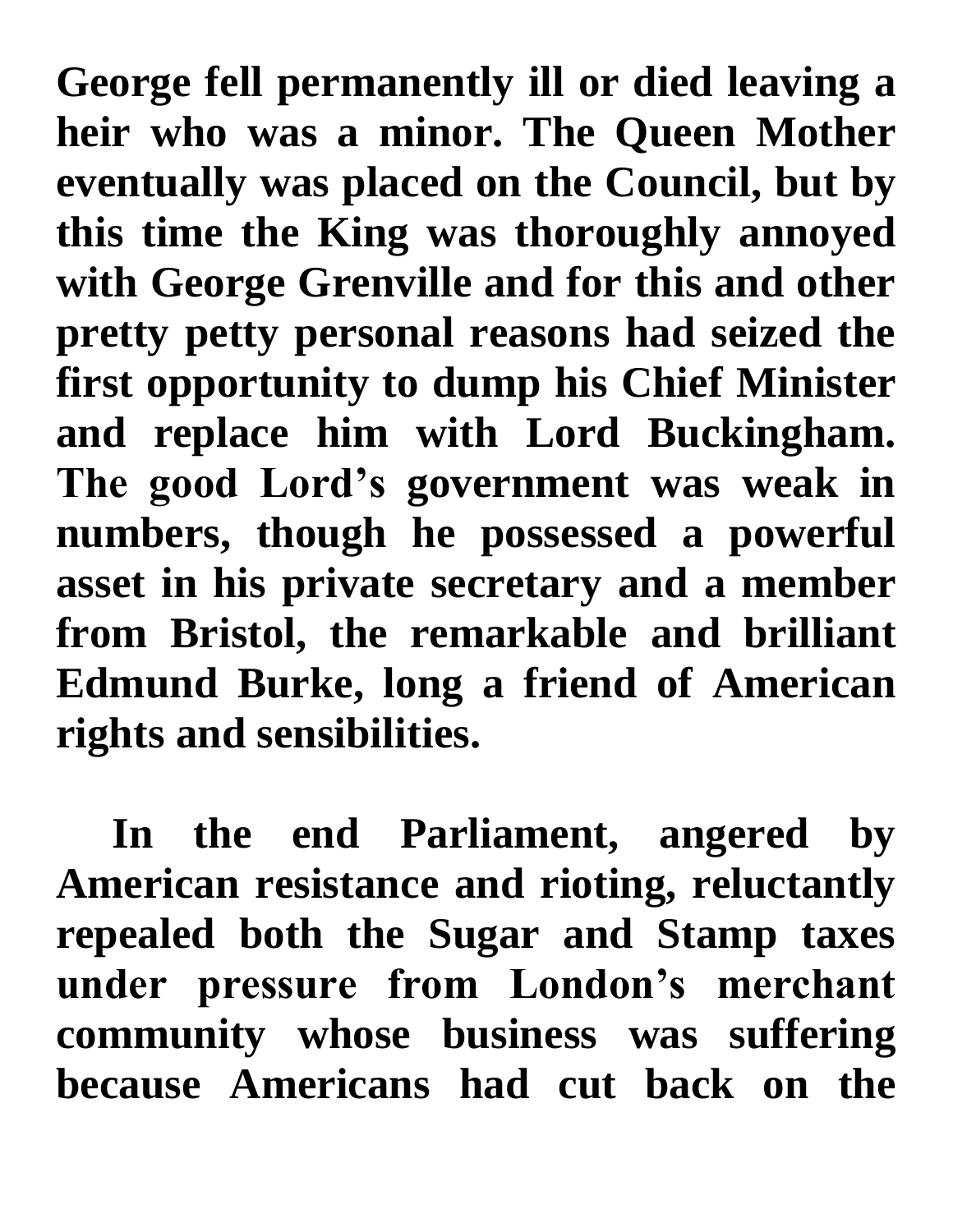**consumption of British goods. Next time: the Prince bends in defeat.**

**At the University of Richmond's School of Professional and Continuing Studies, I'm Dan Roberts.**

## **Resources**

- **Brooke, John.** *King George III.* **New York, NY: Constable Publishing, 1972.**
- **Burke, Edmund.** *The Correspondence of Edmund Burke.* **Cambridge, UK: Cambridge University Press, 1958-1978.**
- **Cobbett, William.** *Parliamentary History of England from the Earliest Period 1066 to the Year 1803.* **(36 volumes). London, UK: R. Bagshaw, 1806-1820.**
- **Higgenbotham, Don.** *The War of American Independence.*  **Bloomington, IN: Indiana University Press, 1971.**
- **Knollenberg, Bernhard.** *Origin of the American Revolution.* **New York, NY: Liberty Press, 1960.**
- **Langford, P.** *The First Rockingham Administration, 1765-1766.*  **Oxford, UK: Oxford University Press, 1973.**
- **Middlekauff, Robert.** *The Glorious Cause: The American Revolution, 1763-1789.* **New York, NY: Oxford University Press, 2005.**
- **Morgan, Edmund S. and Helen Morgan.** *The Stamp Act Crisis: Prologue to Revolution.* **Chapel Hill, NC: University of North Carolina, 1953.**
- **Peres, Richard.** *King George III and the Politicians.* **New York, NY: Oxford University Press, 1953.**